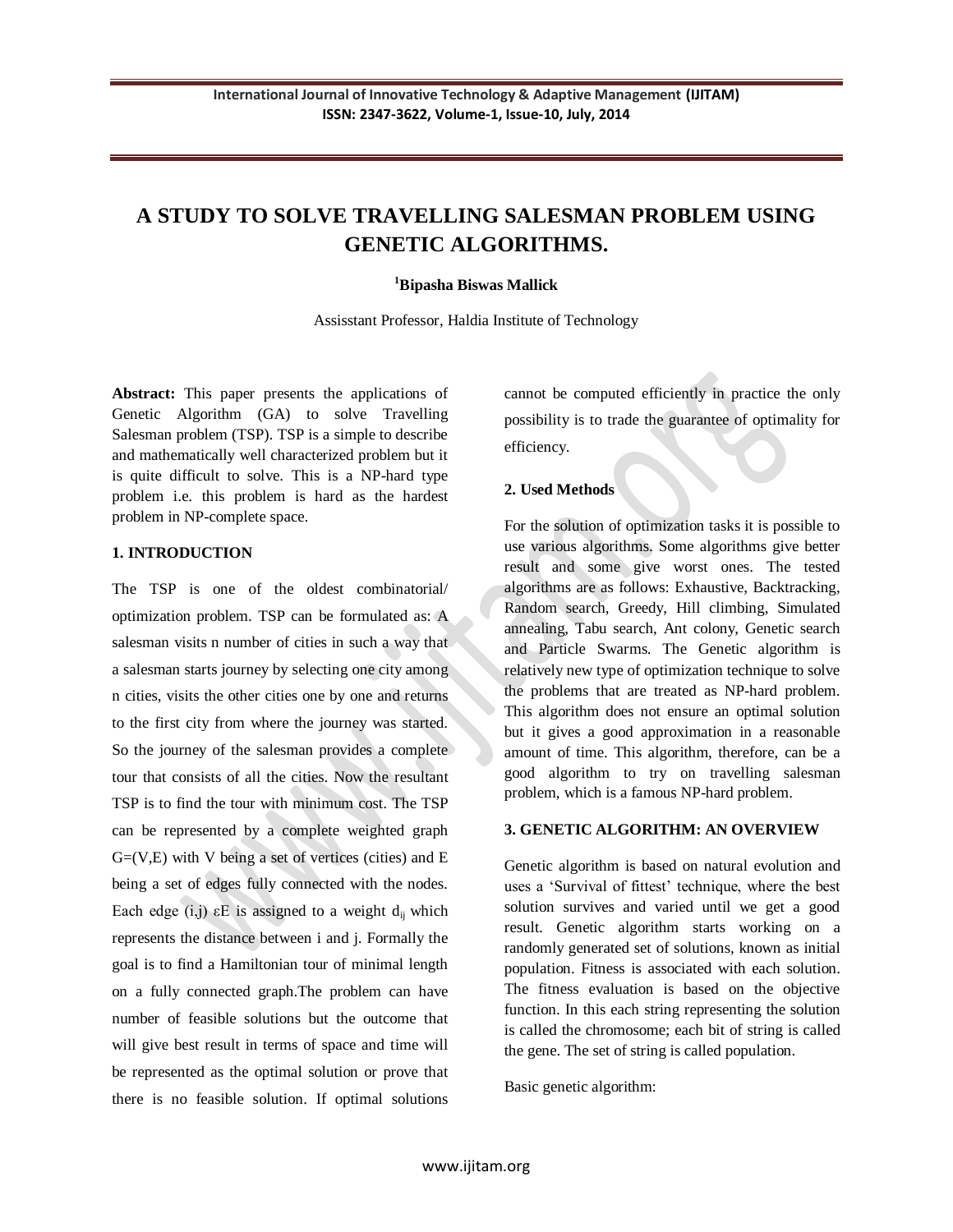1. **[START]** Generate random population of n chromosomes.

2. **[FITNESS]** Evaluate a fitness function f(x) of each chromosome of x in population.

3. **[NEW POPULATION]** Create a new population by repeating following steps until the new population is complete.

**3.i. [Selection]** Select two parent chromosomes from a population according to their fitness(the better fitness, the bigger chance to be selected).

**3.ii. [Crossover]** With a crossover probability cross over the parents to form new offspring. If no crossover is performed the child is the exact copy of parent.

**3.iii. [Mutation]** With a mutation probability mutate each offspring at each locus (position in chromosome).

**3.iv. [Accepting]** Place new offspring in a new population. Here is the implementation of above genetic algorithm on GEN() function.

- 4. **[Replace]** Use new generated population for a further run of algorithm
- 5. **[Test]** If the end condition is satisfied, **stop**, and return the best solution in current population
- 6. **[Loop]** Go to step **2**

Function GEN(Initial population) returns an individual

{Current=Initial population;

Repeat;

{ New-generation=Ø

For  $(i=1; i \le k; i++)$ 

{First=Randomly selected individual

From current according to

Fitness function ;

Second= Randomly selected individual

From current according to

Fitness function ;

New ind=Crossover (first, second);

If(fitness(New\_ind<=threshold) Mutation(New ind);

New generation=(New generation U New\_ind)}

Current=New generation; }

Until some individual from current fits enough;

Return(The best individual from current according to fitness); }

- Actually chromosome is a data structure, usually a string that represents a candidate solution.
- The population is a collection of chromosomes.

Each chromosome has a numerical fitness, which indicates the quality of chromosome's fitness. There is an example to make understand about how the Genetic algorithm works is shown below:

## **A. Start from the representation of chromosomes.**

Encode solutions as binary strings: sequences of 1's and 0's, where the digit at each position represents the value of some aspect of the solution.

#### **Encoding of chromosomes:**

| I<br>Chromosome 1 | 1101100100111100 |
|-------------------|------------------|
| I<br>Chromosome 2 | 1101111000011110 |

## **B. Fitness function**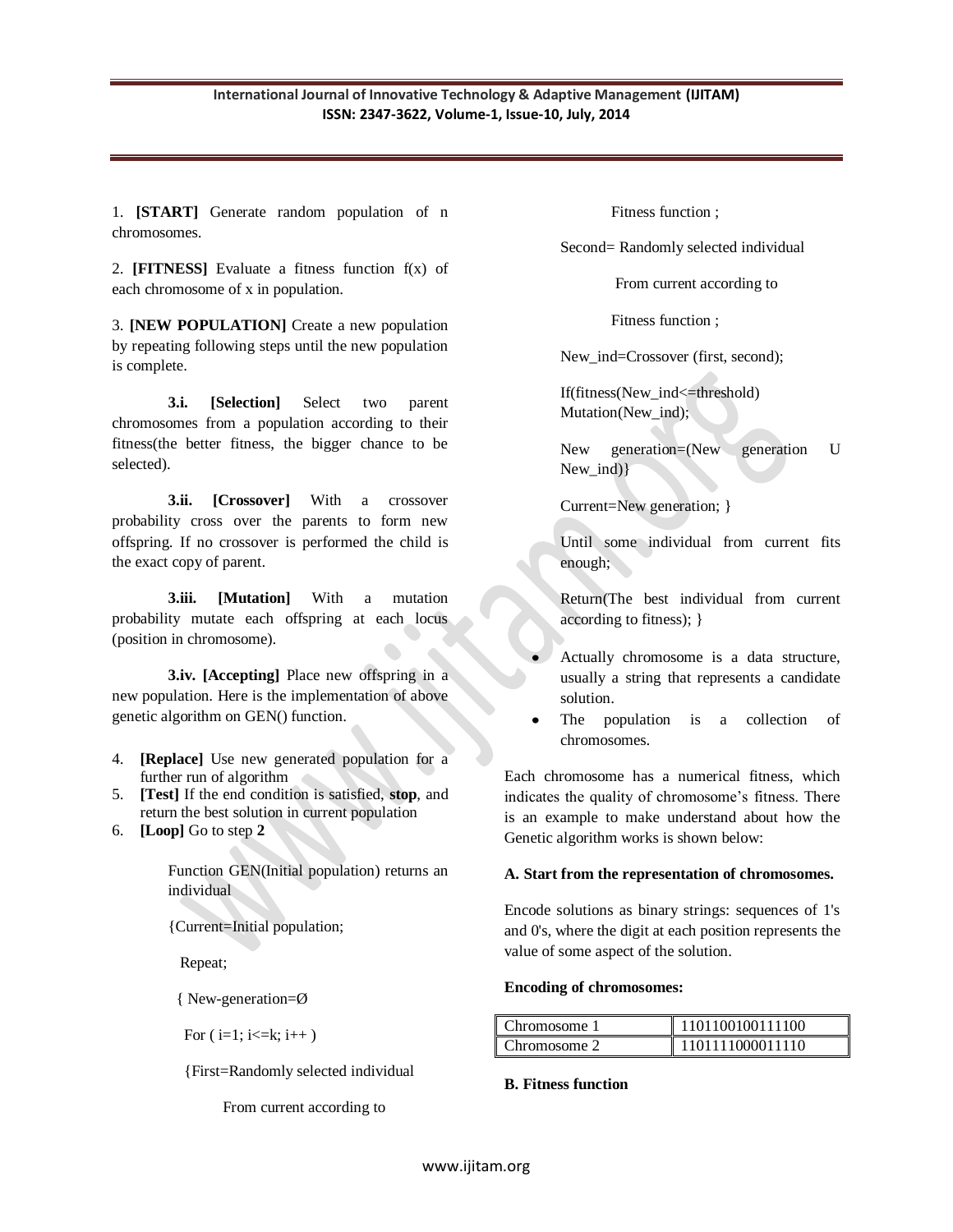The GAs are used for maximization problem. For the maximization problem the fitness function is same as the objective function. But, for minimization problem, one way of defining a 'fitness function' is as  $F(x)=1/f(x)$ , where  $f(x)$  is the objective function. **C. Selection:**

There are many methods how to select the best chromosomes, for example roulette wheel selection, Boltzman selection, tournament selection, rank selection, steady state selection and some others.

**C.(i) Roulette Wheel Selection: Conceptually, this can be represented as a game of roulette - each individual gets a slice of the wheel, but more fit ones get larger slices than less fit ones.**Parents are selected according to their fitness. The better the chromosomes are, the more chances to be selected they have. Imagine a **roulette wheel** where are placed all chromosomes in the population, everyone has its place big accordingly to its fitness function, like on the following picture.



Chromosome with bigger fitness will be selected more times. This can be simulated by following algorithm.

- 1. **[Sum]** Calculate sum of all chromosome fitnesses in population - sum *S*.
- 2. **[Select]** Generate random number from interval  $(0, S)$  -  $r$ .
- 3. **[Loop]** Go through the population and sum fitnesses from *0* - sum *s*. When the sum *s* is greater than *r*, stop and return the chromosome where you are.

Of course, step **1** is performed only once for each population.

## **C. (ii) Rank selection:**

Each individual in the population is assigned a numerical rank based on fitness, and selection is based on this ranking. The previous selection will have problems when the finesses differ very much. For example, if the best chromosome fitness is 90% of the entire roulette wheel then the other chromosomes will have very few chances to be selected. Rank selection first ranks the population and then every chromosome receives fitness from this ranking. The worst will have fitness *1*, second worst *2* etc. and the best will have fitness *N* (number of chromosomes in population). You can see in following picture, how the situation changes after changing fitness to order number.



#### **C. (iii) Elitist selection:**

The fit members of each generation are guaranteed to be selected.

#### **D. Reproduction**

Once selection has chosen fit individuals, they must be randomly altered in hopes of improving their fitness for the next generation.

**1. Methods of Reproduction:- Select parents for the mating pool** 

## **(Size of mating pool = population size)**

**2. Shuffle the mating pool**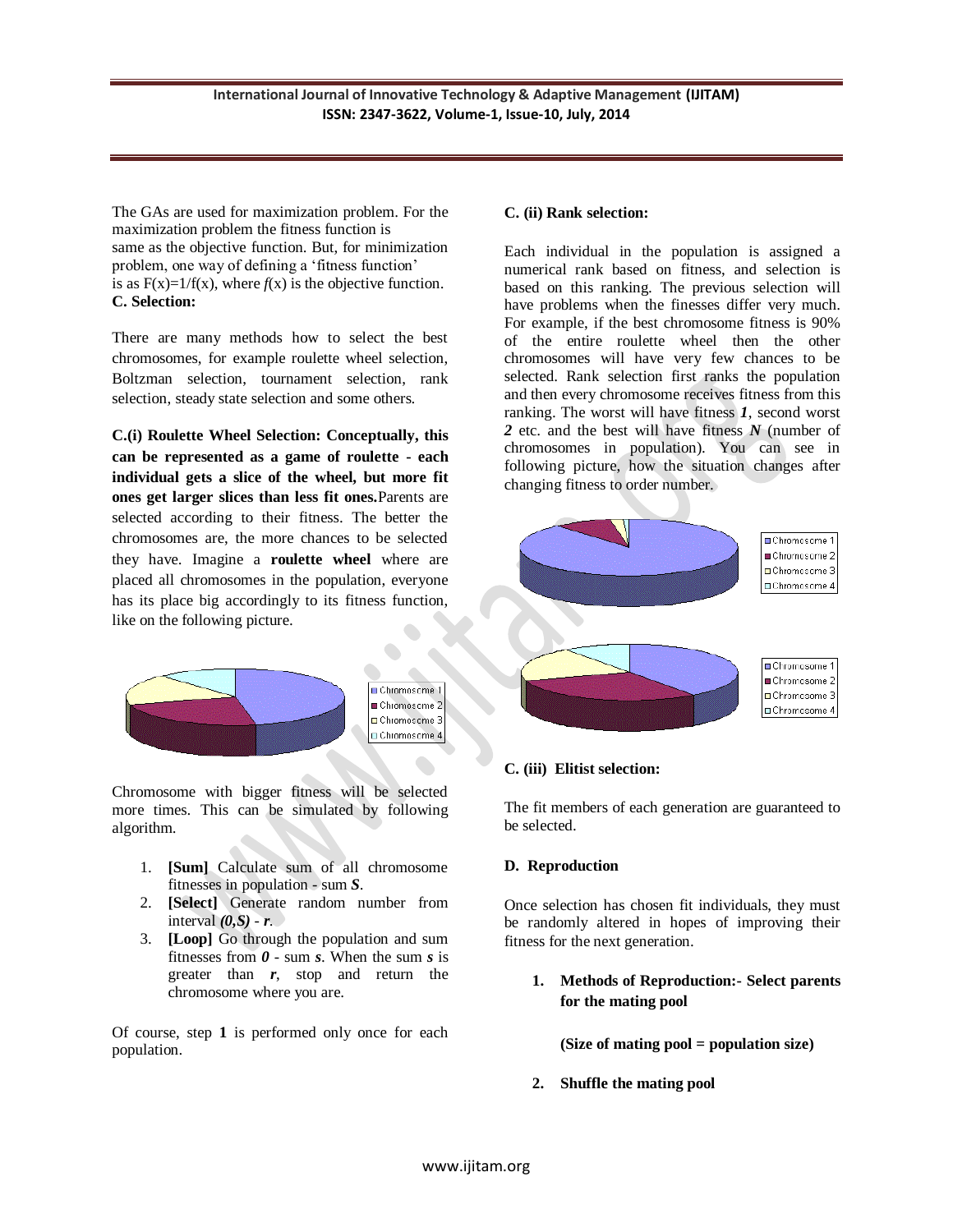- **3. For each consecutive pair apply crossover with probability p<sup>c</sup> , otherwise copy parents**
- **4. For each offspring apply mutation (bit**flip with probability  $p_m$  independently for **each bit)**
- **5. Replace the whole population with the resulting offspring**

*Crossover and Mutation*

#### **a. Crossover operation:**

| Chromosome 1 | 1101100100111100 |             |  |  |  |
|--------------|------------------|-------------|--|--|--|
| Chromosome 2 | 1101111000011110 |             |  |  |  |
| Offspring 1  | 11011            | 11000011110 |  |  |  |
| Offspring 2  |                  | 00100111100 |  |  |  |

Crossover can look like this (│is the crossover point)

There are other ways to make crossover; for example we can choose more crossover points. Specific crossover for specific problem can improve performance of the genetic algorithm.  **b. Mutation operations:**

Mutation is a genetic operator that alters one or more gene values in a chromosome from its initial state. This can result in entirely new gene values being added to the gene pool. With these new gene values, the genetic algorithm may be able to arrive at better solution than was previously possible. Mutation is an important part of the genetic search as helps to prevent the population from stagnating at any local optima. Mutation occurs during evolution according to a user-definable mutation probability. This probability should usually be set fairly low (0.01 is a good first choice). If it is set to high, the search will turn into a primitive random search. There are different types of mutation.

**Bit Flip** -A mutation operator that simply inverts the

| 1101100100110110 |
|------------------|
| 1100111000011110 |
| 1101101100110110 |
|                  |

value of the chosen gene (0 goes to 1 and 1 goes to

0). This mutation operator can only be used for binary genes.There are other ways to make Mutation operation. Such as,

**Boundary**(A mutation operator that replaces the value of the chosen gene with either the upper or lower bound for that gene (chosen randomly))

**Non-Uniform** (A mutation operator that increases the probability that the amount of the mutation will be close to 0 as the generation number increases. This mutation operator keeps the population from stagnating in the early stages of the evolution then allows the genetic algorithm to fine tune the solution in the later stages of evolution. This mutation operator can only be used for integer and float genes)

**Uniform** (A mutation operator that replaces the value of the chosen gene with a uniform random value selected between the user-specified upper and lower bounds for that gene. This mutation operator can only be used for integer and float genes)

**Gaussian** (A mutation operator that adds a unit Gaussian distributed random value to the chosen gene. The new gene value is clipped if it falls outside of the user-specified lower or upper bounds for that gene. This mutation operator can only be used for integer and float genes).

Here an example of Bit-Flip operation is shown below.

## **E. Recommendations**

Recommendations are often results of empiric studies of GAs that were often performed on binary encoding only.

• **Crossover rate**: Crossover rate should be high generally, about **80%-95%**. (However some results show that for some problems crossover rate about 60% is the best.)

• **Mutation rate**: On the other side, mutation rate should be very low. Best rates seems to be about **0.5%-1%**

.• **Population size**: It may be surprising, that very big population size usually does not improve performance of GA (in the sense of speed of finding solution). Good population size is about **20-**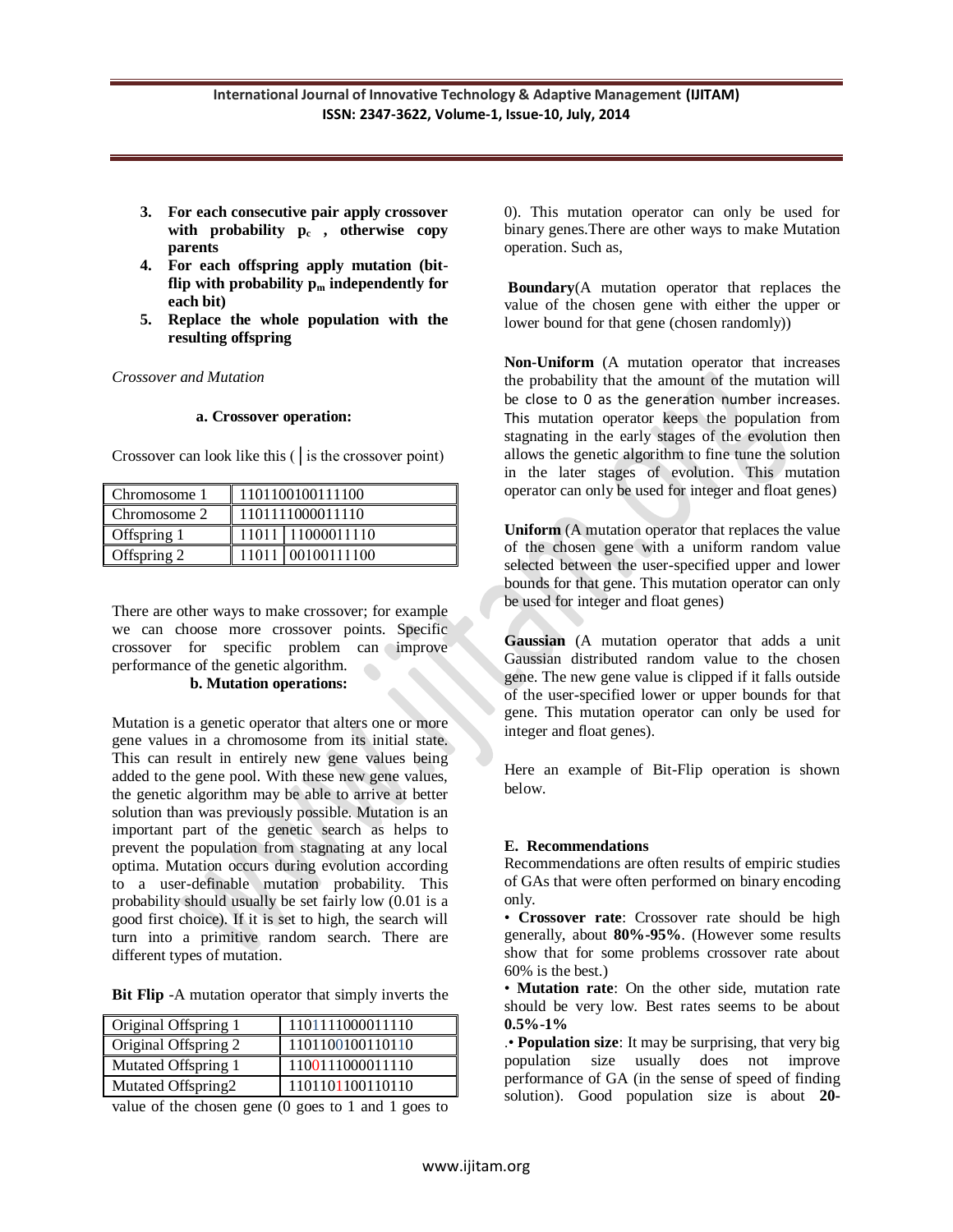## **International Journal of Innovative Technology & Adaptive Management (IJITAM) ISSN: 2347-3622, Volume-1, Issue-10, July, 2014**

**30**,however sometimes sizes 50-100 are reported as i th population the best. Some research also shows, that the best population size depends on the **size of encoded**  Chromoso encoding **string** (chromosomes). It means that if you have Chromoso chromosomes with 32 bits, the population should be Solutions higher than for chromosomes with 16 bits. Chromoso • **Selection**: Basic **roulette wheel selection** can be **Chromoso** used, but sometimes rank selection can be me better. There are also some more sophisticated methods that change parameters of selection during the run of GA. Basically, these behave similarly like Evaluation simulated annealing. **Elitism** should be used for sure if you do not use other method for saving the best found solution. Roulette wheel **Encoding**: Encoding **depends on the**  Next Generation Next Generation **problem** and also on the size of instance of the problem.**Crossover and mutation type.**  Operators depend on the chosen encoding and on the problem. Crossover Mutation N End?  $i=i+1$ Y Best Chromosome Decoding Best solution

Flowchart of Genetic Algorithm

**4. GENETIC ALGORITHM AS A METHOD TO SOLVE TRAVELLING SALESMAN PROBLEM:** The traveling salesman starts at one node, visits all other nodes successively only one time each, and finally returns to the starting node.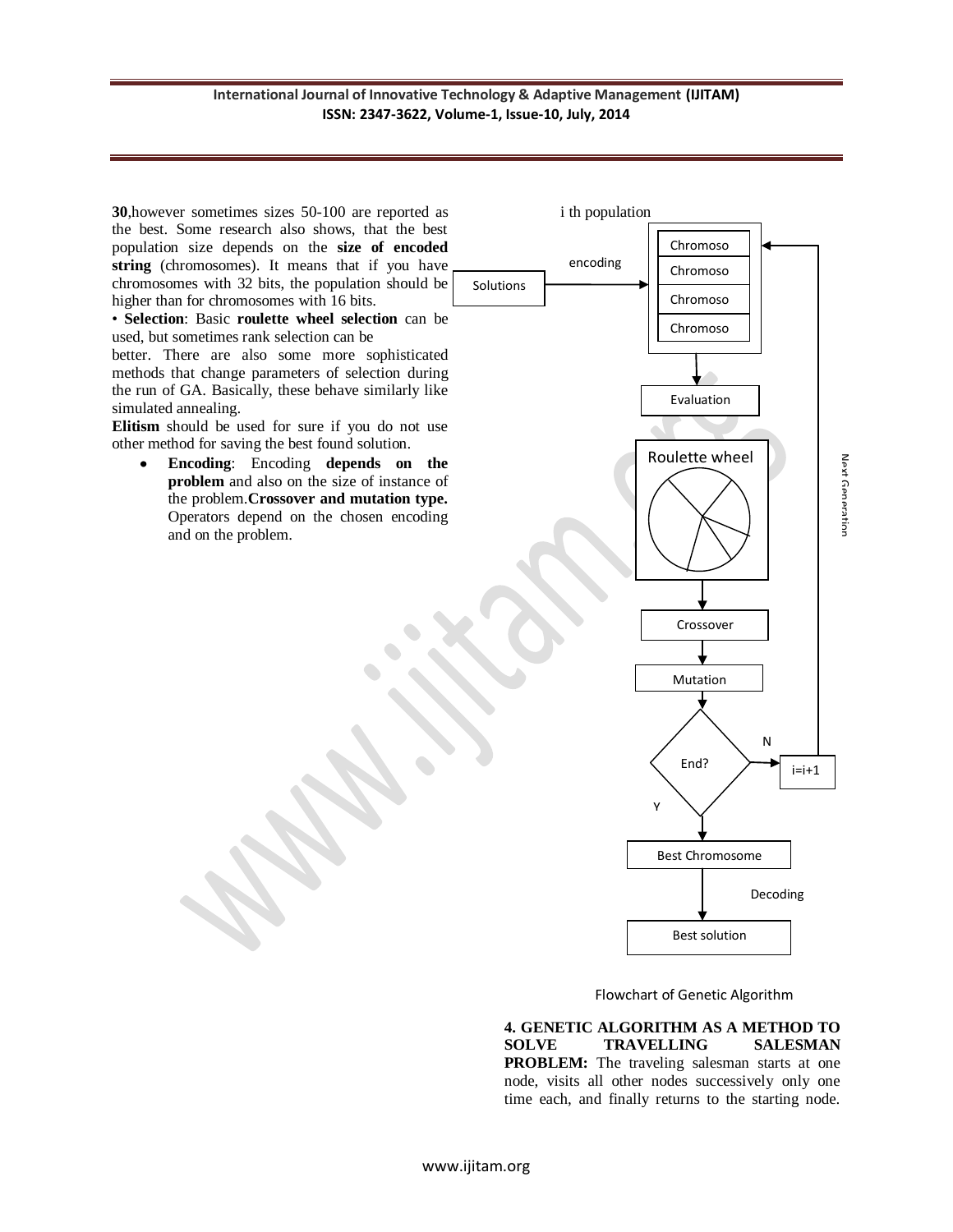i.e., given n cities, named  $\{c1, c2, \ldots, cn\}$ , and permutations, σ1, ..., σn!, the objective is to choose σi such that the sum of all Euclidean distances between each node and its successor is minimized. The successor of the last node in the permutation is the first one. The Euclidean distance d, between any two cities with coordinate  $(x1, y1)$  and  $(x2, y2)$  is calculated by:

$$
d = ((x_1 - x_2)2 + (y_1 - y_2) 2) \frac{1}{2}
$$

An implicit way of solving the TSP is simply to list all the feasible solutions, evaluate their objective function values and pick out the best. However it is obvious that this "exhaustive search" is grossly inefficient and impracticable because of vast number of possible solutions to the TSP even for problem of moderate size. Since practical applications require solving larger problems, hence emphasis has shifted from the aim of finding exactly optimal solutions to TSP, to the aim of getting, heuristically, "good solutions" in reasonable time and "establishing the degree of goodness" . Genetic algorithm (GA) is one of the best heuristic algorithms that have been used widely to solve the TSP instances. A genetic algorithm can be used to find a solution in much less time. Although it might not find the best solution, it can find a near perfect solution for a 100 city tour in less than a minute.

To solve the traveling salesman problem, we need a list of city locations and distances, or cost, between each of them. The following basic steps are used to solve the traveling salesman problem using a GA.

- a. First, create a group of many random tours in what is called a population. This algorithm uses a greedy initial population that gives preference to linking cities that are close to each other.
- b.  $\bullet$  Second, pick 2 of the better (shorter) tours parents in the population and combine them to make 2 new child tours. Hopefully, these children tour will be better than either parent.
- c. A small percentage of the time, the child tours is mutated. This is done to prevent all tours in the population from looking identical.
- d. The new child tours are inserted into the population replacing two of the longer tours. The size of the population remains the same.

e. • New children tours are repeatedly created until the desired goal is reached.

To apply GA for any optimization problem, one has to think a way for encoding solutions as feasible chromosomes so that the crossovers of feasible chromosomes result in feasible chromosomes. The techniques for encoding solutions vary by problem and, involve a certain amount of art. For the TSP, solution is typically represented by chromosome of length as the number of nodes in the problem.

## **4. a) Representation:**

Representation is an ordered list of city numbers known as an *order-based* GA.

|                             | 1) London 3) Dunedin 5) Beijing 7) Tokyo |  |  |  |  |  |  |                                               |
|-----------------------------|------------------------------------------|--|--|--|--|--|--|-----------------------------------------------|
|                             |                                          |  |  |  |  |  |  | 2) Venice 4) Singapore 6) Phoenix 8) Victoria |
| CityList1 (3 5 7 2 1 6 4 8) |                                          |  |  |  |  |  |  |                                               |
| CityList2 (2 5 7 6 8 1 3 4) |                                          |  |  |  |  |  |  |                                               |

**4. b) Crossover:** Crossover combines inversion and recombination:

\* \*

| Parent1                                                                                         |  |  |      |  |  |
|-------------------------------------------------------------------------------------------------|--|--|------|--|--|
| Parent <sub>2</sub>                                                                             |  |  | 7683 |  |  |
| Child                                                                                           |  |  |      |  |  |
| $\text{Th.1:}$ correction is selled that $\Omega_{\text{L}}I_{\text{L}}I_{\text{L}}$ correction |  |  |      |  |  |

This operator is called the *Order1* crossover.

**4. c) Mutation :** Mutation involves reordering of the list:

| ∗ | $\ast$ |
|---|--------|
|   |        |

| $\epsilon$<br>re<br>∼ |   | ັ |  |  |  |
|-----------------------|---|---|--|--|--|
|                       | ັ | ັ |  |  |  |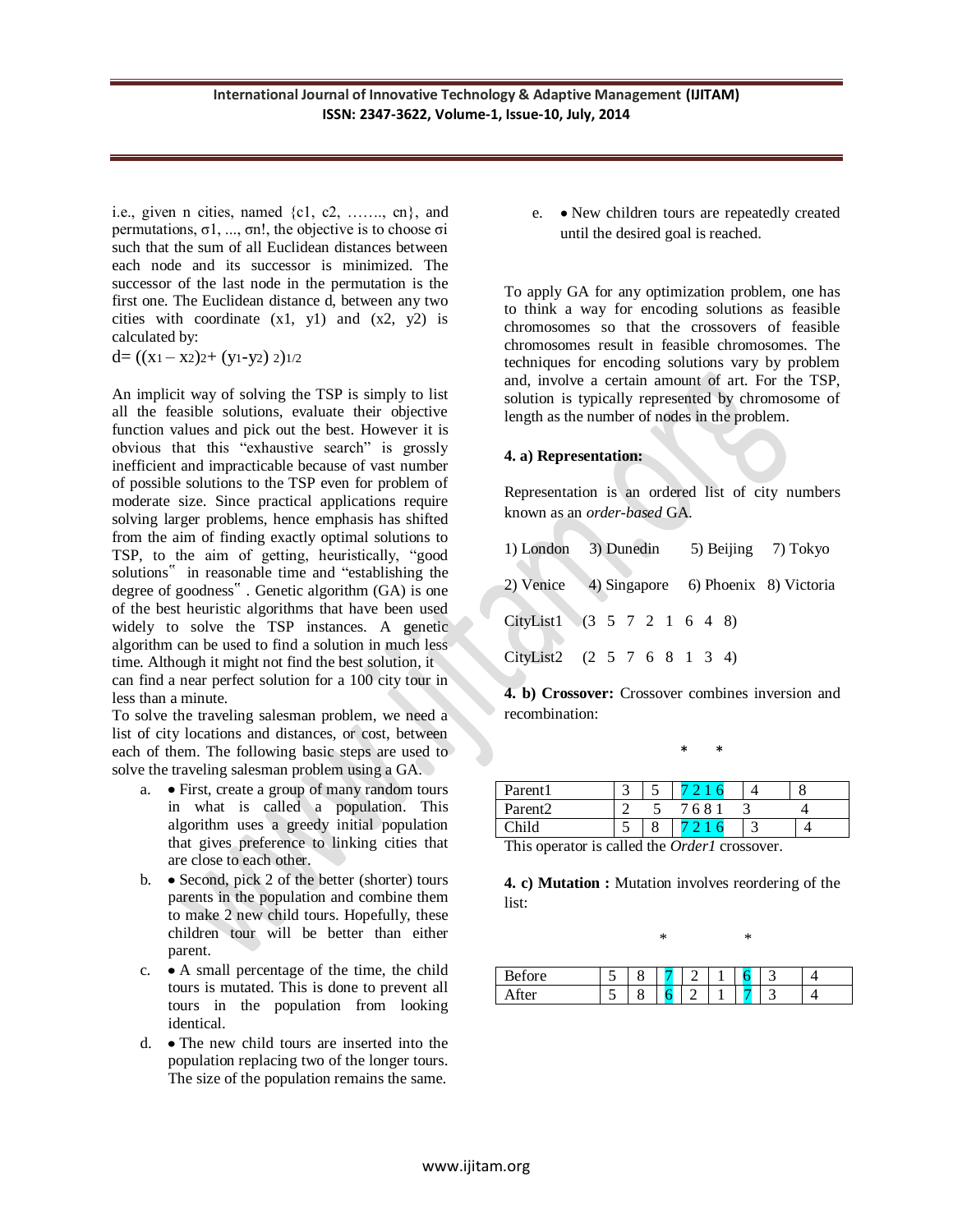



Solution <sub>i</sub>(Distance=941)







Solution  $_k(Distance = 652)$ 



**5. CONTROL PARAMETERS:** These are the parameters that govern the GA search process. Some of them are: (a) Population Size: - It determines how many chromosomes and thereafter, how much genetic material is available for use during the search. If there is too little, the search has no chance to adequately cover the space. If there is too much, the GA wastes time evaluating chromosomes. (b) Crossover probability: - It specifies the probability of crossover occurring between two chromosomes. (c) Mutation probability: - It specifies the probability of doing bit-wise mutation. (d) Termination criteria: - It specifies when to terminate the genetic search.